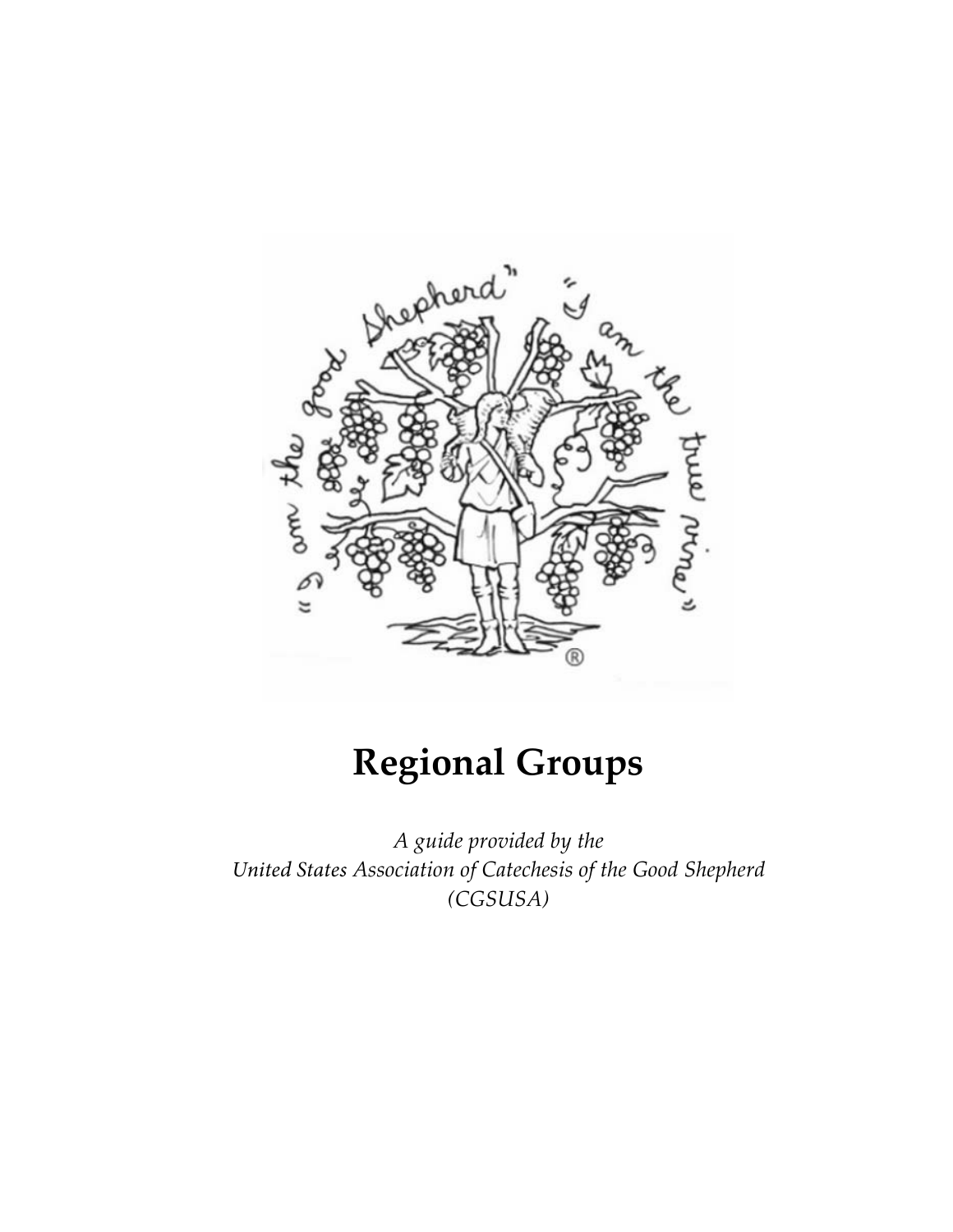

*The Catechesis of the Good Shepherd An Association of Children and Adults*

**National Director's Office: Mary Mirrione** 7655 E. Main Street, Scottsdale, Arizona 85251 Telephone: 480-874-3759 marymirrione@cgsusa.org www.cgsusa.org

Dear Friends,

We know that there is a particular friendship among catechists that seeks celebration and unity. This friendship we share is held in the vision of CGSUSA: "*Regional groups will be encouraged in every part of the nation."* Thank you for your interest in developing and/or sustaining a group in your region in collaboration with our vision.

As you consider this possibility, I hope you will find this packet helpful. Developing and sustaining a regional group can be quite an undertaking, but at the same time, richly rewarding! We are eager to assist you in whatever way we can in this process. In this packet, you will find information to assist your group along with a list of commonly asked questions.

My travels around the country to various regions have been a delightful blessing in my life. I enjoy meeting with our members, hearing about the work being done with our children and encouraging a deepening of our understanding of the religious life of children through Catechesis of the Good Shepherd. I hope I can visit your region soon. There is a hosting packet available on our website at I am available to answer your questions, so feel free to contact me by email or phone.

Thank you for your interest! May you walk in the guiding love of the Good Shepherd as you seek unity and support in your region.

In the Peace and Love of our Good Shepherd,

Mary Messione

National Director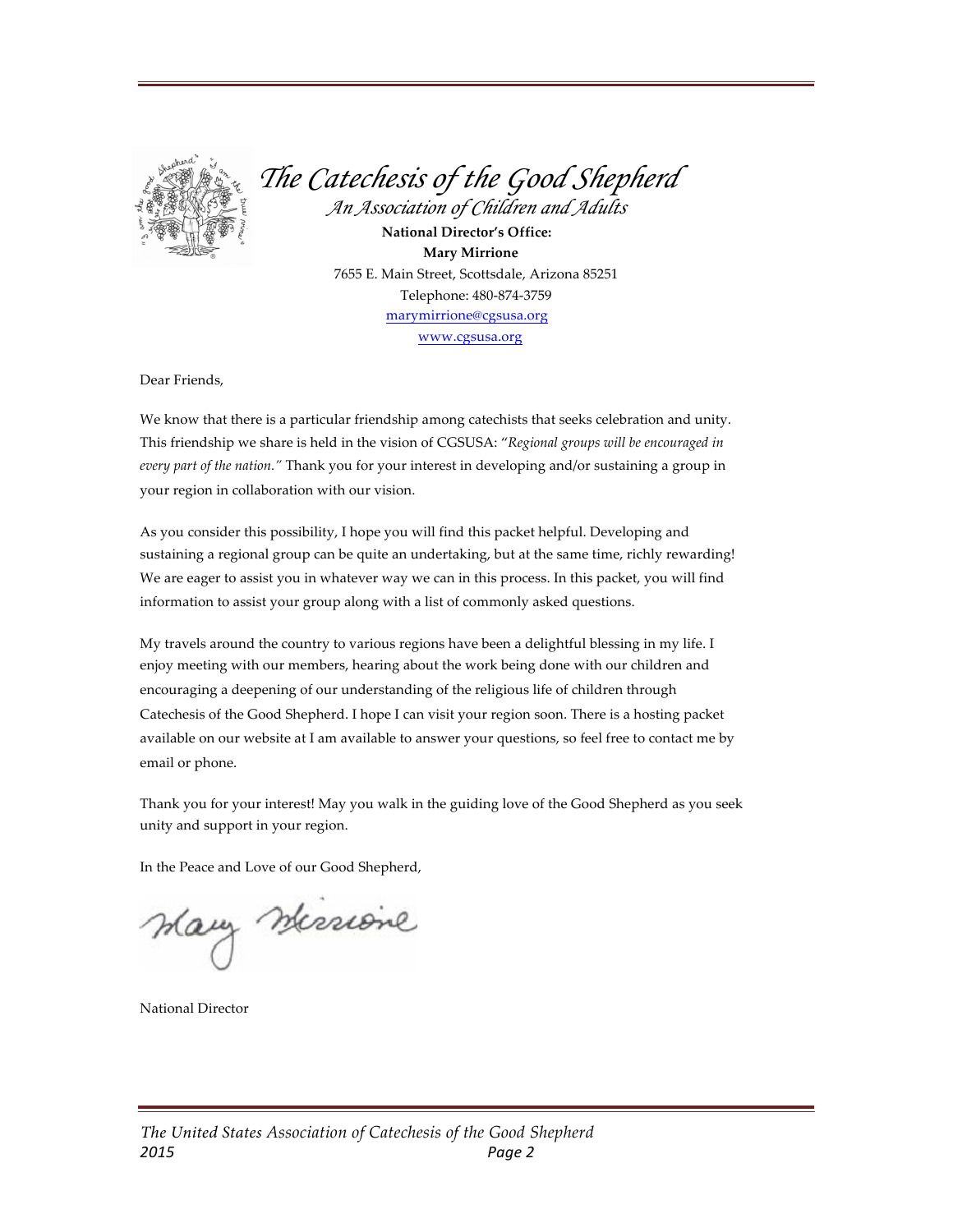## **CGSUSA Regional Groups**

### **What is the purpose of a regional group? Isn't being a member of CGSUSA enough?**

Your membership in the The United States Association of Catechesis of the Good Shepherd is very important and connects you with catechists and supporters from across the United States and even around the world, who share a commitment to the Christian formation of children. Your membership support not only gives you access to wonderful resources in Catechesis of the Good Shepherd, but also helps our Association spread the word about how a relationship with the Good Shepherd can change the lives of adults and nourish the spiritual growth of children.

In addition to CGSUSA's work on a national level, the Association also supports regional groups throughout the United States. A few of the regional groups are also then subdivided into chapters. You can learn more about regional group activities by emailing CGSUSA at http://www.cgsusa.org/service/contact.aspx. You will then be put in contact with the organized group, or chapter nearest your home.

From the beginning of the Catechesis of the Good Shepherd, it has been a practice of catechists to spend a significant amount of time with each other after the children had left the atrium to discuss, with particular attentiveness, the religious life of the child. This practice has also built deep and sustaining friendships among the catechists. So often, when catechists gather, there is this feeling of "we have already met" that is experienced and celebrated. For this reason, part of the vision of CGSUSA is that "Regional groups will be encouraged in every part of the nation." Regional gatherings are a solid way of developing these groups.

Your regional group is a place where you will find local support and fellowship. While every regional group has its own structure and focus, some opportunities that a region may offer to its members may include material making sessions, retreats, collaborating on formation courses, update sessions, regional workshops and regional gatherings with the National Director.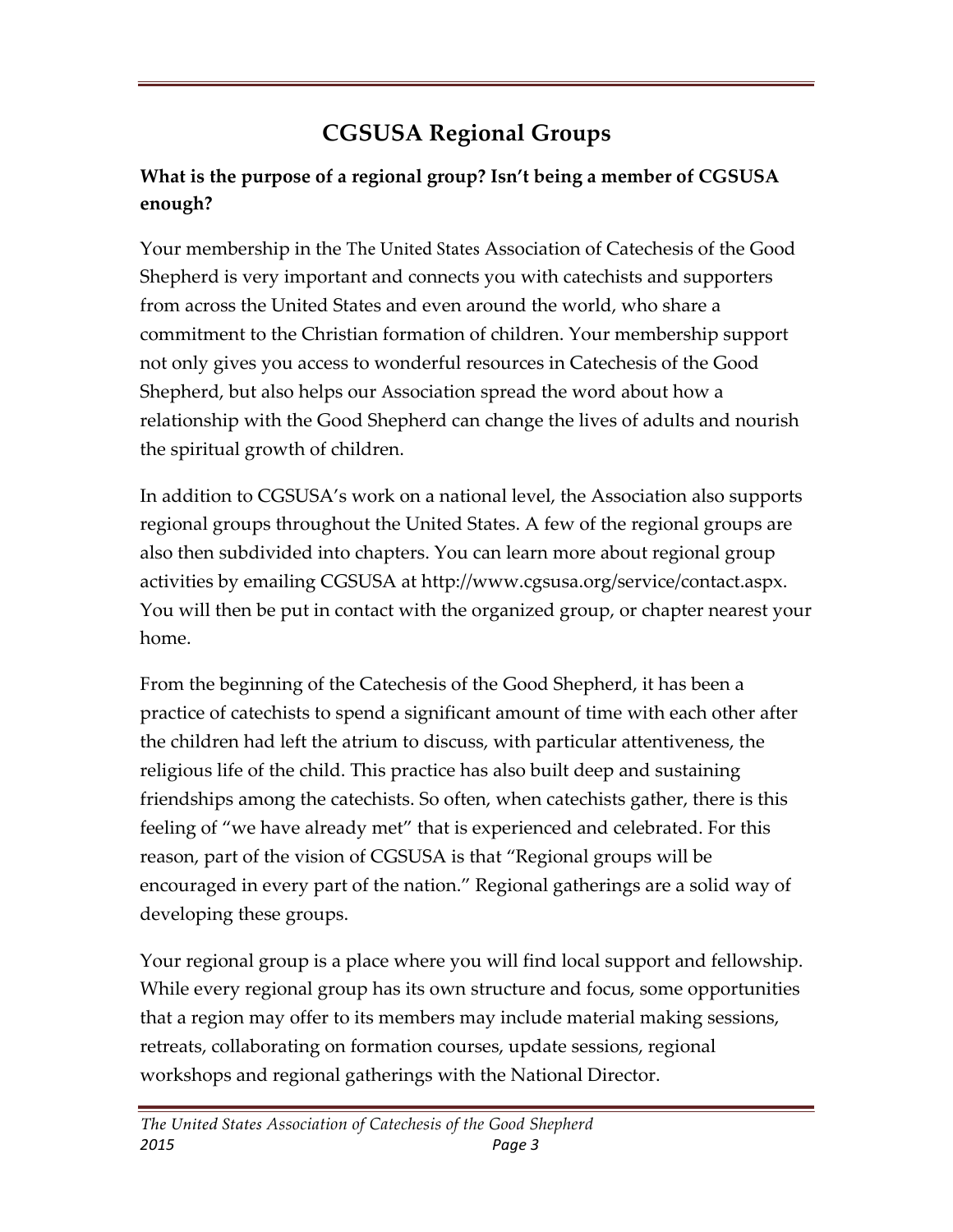It is helpful to know the other catechists in your area. One association has supported one another by loaning materials to an atrium in need. Another parish in the same region lost a catechist mid-year and a neighboring parish "loaned" a catechist to the parish until the end of the year. The catechist was able to offer suggestions to both parishes based on her experience of working in two different atria.

#### **How are regional groups identified?**

Most regional groups are identified by geography, usually by city, state or region of the country. The United States Association is working on better defining regions throughout the country by the atria and association members found in the nation. Not all atria are enrolled on our website and not all catechists are members, so we do ask for your help and support in locating all involved in the work to better serve our vision and mission.

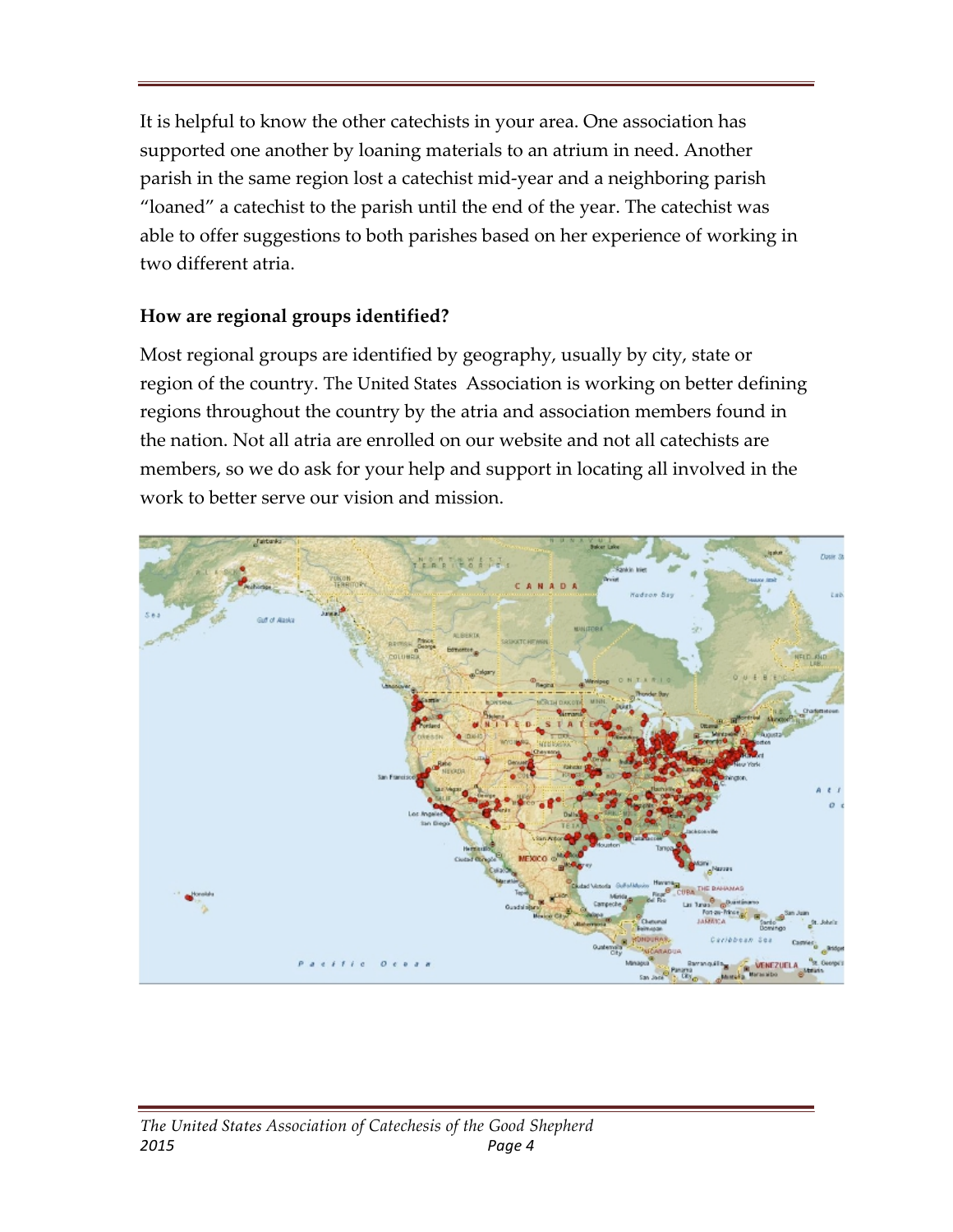#### **How formal are these Regional Groups?**

Each regional group is unique. Some regions have written bylaws and policies, etc., filed for tax exempt status, and keep minutes of their meetings. Other regions are less formal. Your region may want to discern: What is the purpose of your group? Other possible questions to consider: How many members will be active participants in your group? What are the needs of your region? What type of support do you need from The United States Association (CGSUSA)?

### **Are there guidelines, rules, limitations to follow designed by CGSUSA?**

As you begin to develop a regional group or chapter, you may want to visit www.cgsusa.org and review our bylaws, policies, mission statement and vision statement. The 32 Characteristics of the Catechesis of the Good Shepherd would also be a good document to keep before you as you begin you're planning.

### **How many formal regional groups or chapters are there in this country?**

There are formal regional groups in the following areas:

- Atlanta, Georgia
- Birmingham, Alabama
- California
- CGS Las Vegas (Nevada)
- CGS NW Texas (Texas)
- Florida
- Guild of the Good Shepherd (MA / New England)
- Lake Michigan Lake Catechists (Illinois)
- Minnesota Catechists (Minnesota)
- New York, New York
- Ohio
- Pacific Northwest Region
- Pennsylvania
- Phoenix, Arizona
- Sonflower Region (Kansas)
- Shepherd's Staff (Iowa)
- Seattle, Washington

Do you know of another association not on the list? Let us know! (marymirrione@cgsusa.org)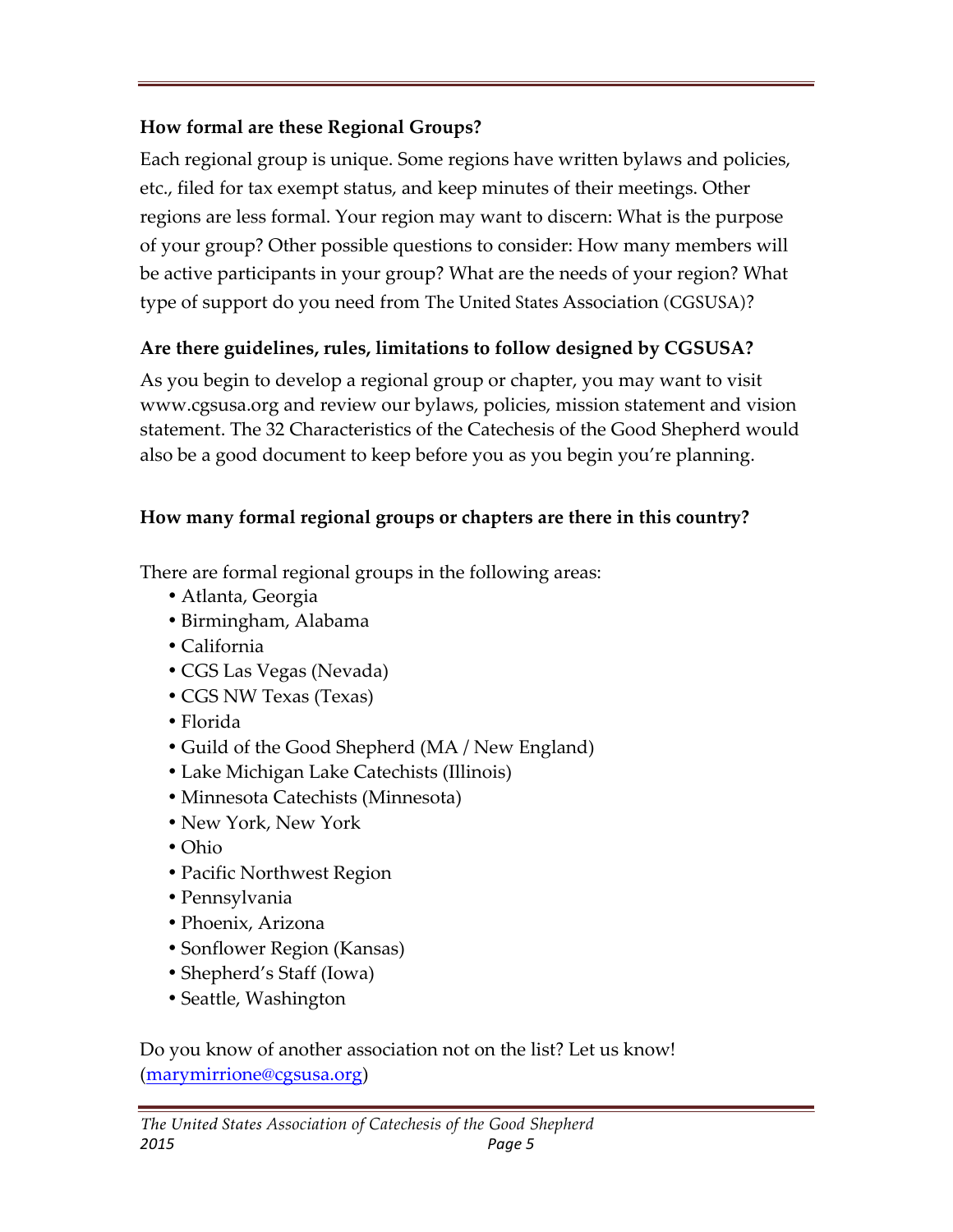#### **How do you commission, structure, and sustain a regional group?**

CGSUSA is developing a "CGSUSA Regional Association Kit" for those areas of the country that would like to look at sample bylaws, policies, newsletters, etc. as they look at forming their own association. If your region has documents to share, if you are seeking advice or to find the answers to your ask specific questions, please contact Mary Mirrione at **marymirrione@cgsusa.org.** 

### **How many members are on a regional board?**

Different regional groups will have different guidelines. Some boards consists of five members, others have seven or nine members. AN odd number of members is important for voting. Some boards have officers and committees, etc. Not all committee members are necessarily members of the board. Sample structures of regional associations, will be available in the "CGSUSA Regional Association Kit" this winter.

## **How often does the regional board meet?**

Most regional boards meet monthly or quarterly, depending on their need.

## **How often does the larger membership of the regional association meet?**

Depending on the geographical location of your group members, some regions gather once a month, quarterly, or have a workshop once or twice a year.

#### **How do regional associations communicate with their membership, ie, newsletters, social media, etc.?**

We find our members are very creative in their development of emails, newsletters and use of social media, such as Facebook.

If you are looking for ideas, do not hesitate to go to:

www.cgsusa.org

Link to our FaceBook page https://www.facebook.com/#!/pages/The-National-Association-of-Catechesis-of-the-Good-Shepherd-USA/175131972548203 Link to Linkedin

http://www.linkedin.com/company/3218950?trk=NUS\_CMPY\_FOL-pdctd The CGSUSA Regional Association Kit will include sample newsletters, etc.

#### **Do regional members gather formally and informally as part of the function of the regional groups? What types of events (material making, formation, updates, etc.) bring members together?**

Regional Groups offer a variety of events for members, some are formal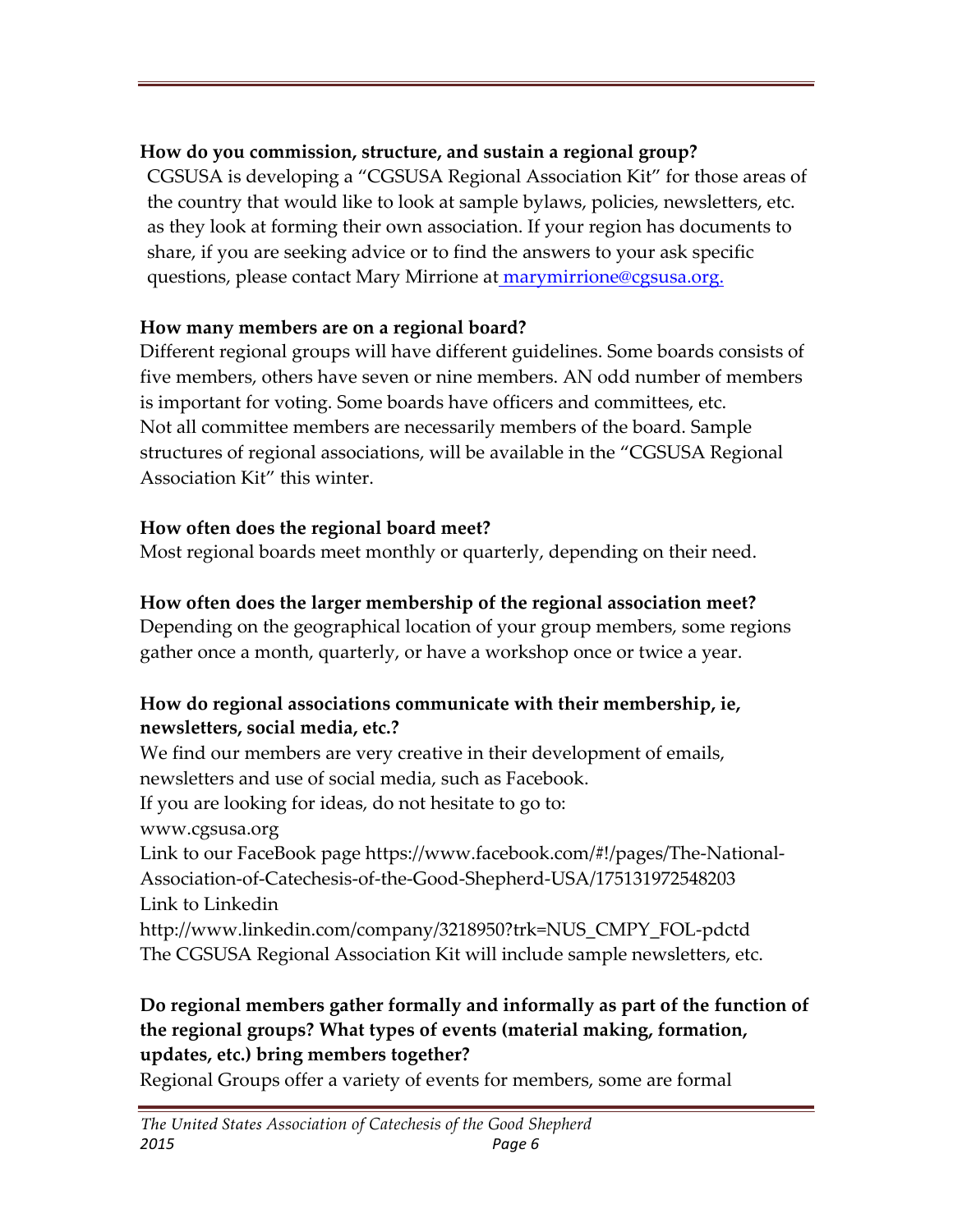gatherings, inviting members to participate in elections and to hear business reports, etc. Other gatherings are less formal, which may include material making and formation events. Some gather for food and fellowship, happily sharing their discoveries of the children. Please go to

https://www.cgsusa.org/members/regional\_groups.aspx for more information.

#### **Are dues paid?**

Different associations have different requirements for membership, while most requirements simply consist of being a catechist in the geographical location, other associations may charge a membership fee to help cover their budget for regional meetings and events.

#### **Where does money go that would be collected from formation courses if a profit results?**

Many regional associations are generous in their donations to CGSUSA, tithing 10% of their profits to support The United States Association of the Catechesis of the Good Shepherd. Some make a donation from each formation course held in their region. Many invite local catechists to join CGSUSA. The CGSUSA Annual Appeal is vital to the ongoing mission of our work. Many regions hold fundraisers, parishes have sponsored special collections, pancake breakfasts, ice cream socials and other events to help support the vision.

#### **We would like for area churches to be supported and supportive during formation courses without any one group becoming overly burdened by the constant expectation that their church will plan, organize and host a training. Does a CGSUSA alleviate some of that vigorous effort?**

CGSUSA offers a "Hosting Packet" for those who would like to offer a formation course in their own region. How can churches share the responsibility? How can they invite parishioners to be a part of a training course? There are churches who invite their parishioners to be a part of the "Cookie Club" or "Meal Ministry", asking them to bring food for courses. Some local associations will form "Hosting Committees", so that different groups or different parishes will each lead "Welcome and Hospitality Committee", "Food Committee", "Material Making Committee", etc. that way one group is not responsible for a course.